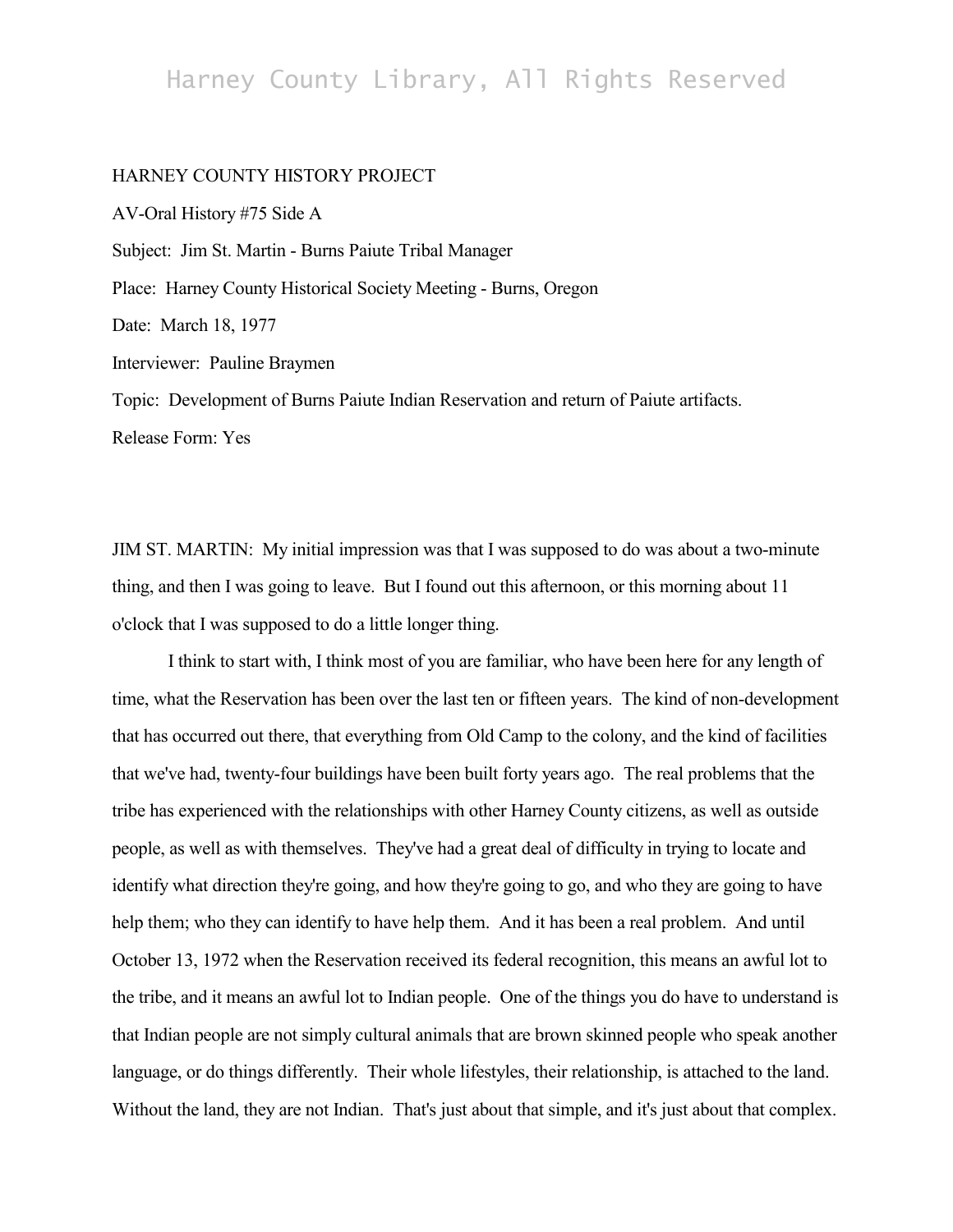And so a lot of people don't understand that just having a good job, having a nice house, is not enough for an Indian person. They have to be attached to the land, and it can't be simply private ownership like most of you have experienced. You own your own piece of land, or you're renting somebody else's piece of land, and that's fine for a lot of people. But for Indians for thousands of years it's been a commonly held piece of land, and this is the way they operate. And no matter how many changes they've gone through over the past hundred years, two hundred years, three hundred years, that concept has not changed. If you understand that, it might help you understand why Indian people feel it is so important, that even though they only have 770 acres, and even though they are in extreme poverty conditions, and even though their housing conditions are bad, it means that they've still got what they are. It's a piece of what they were. It's a piece of what they are.

And for Indians in order to build, they have to be able to look at their past to see what their future is going to be. And it is kind of like you sitting here, you're looking at your past, and hopefully that relationship will tie to what you will be, what your children will be, or somebody else's children will be a hundred years from now.

Well, Indian people, a lot of people accuse them, and saying well they're looking back at the past all the time, they're too interested in their past, why don't they get on and get out there in the world. Well, they can't do that because what they have in themselves, and what they have in the land will determine what they are. And so 770 acres is vitally important to them.

With that, the kind of changes we've been bringing about, we've been trying to stop and figure out exactly what directions we're going to be taking in the next few years, the next twenty years. And what we're trying to do out there is not myself or some other people on the committees and the boards, the general councils, we're not trying to decide now what direction we're going to take. What we're trying to do now, at least as far as the paid staff out there is trying to do, is to determine a way to buy enough time so those people out there, living there for generations, can figure out which direction they want to go.

Whether it be a tremendously culturally oriented from their past, or whether it is going to be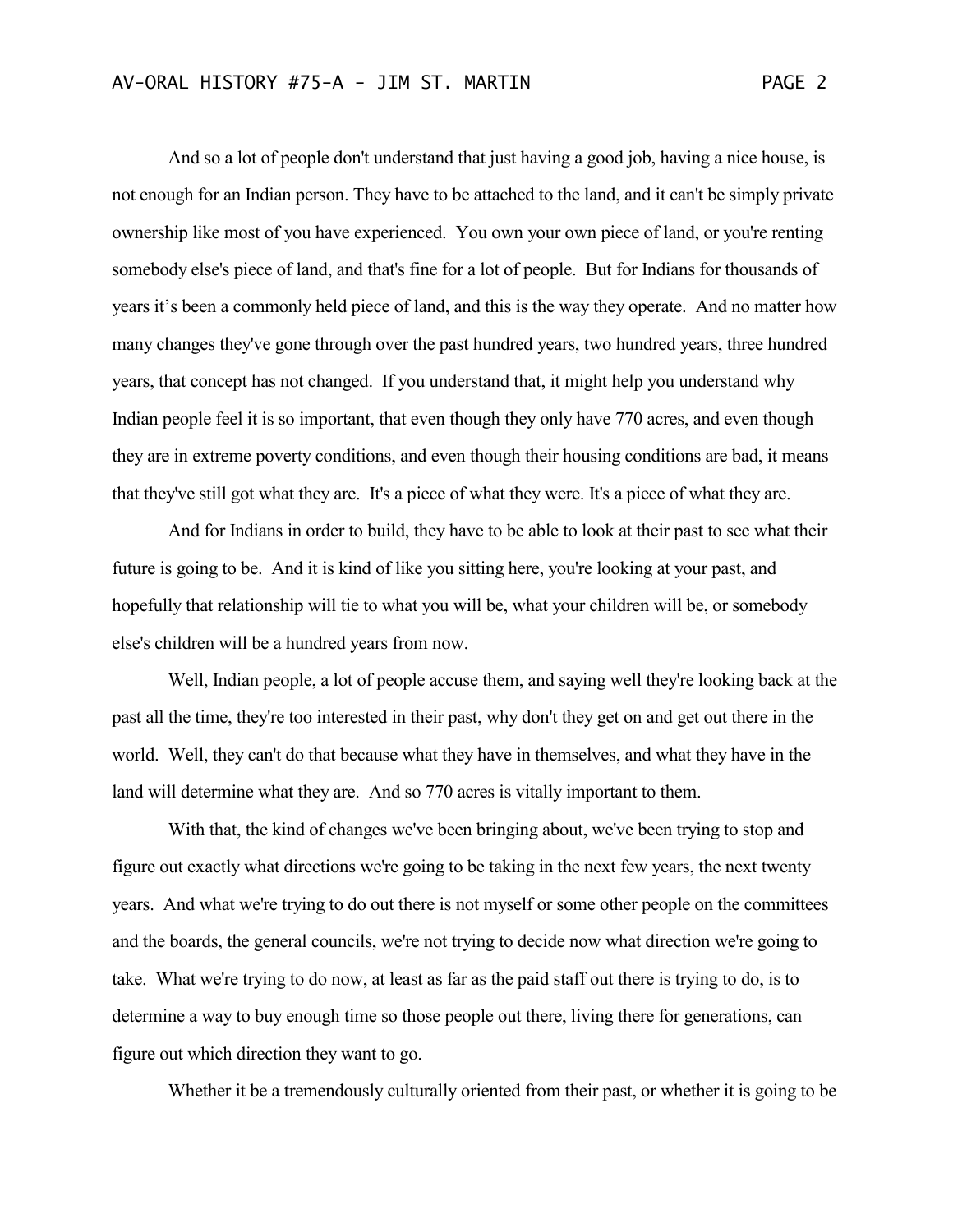an industrialized situation, but it's up to them to decide, it's not my decision. So, what I'm doing now is trying to buy enough time, to get enough jobs for those people, get enough industry going, trying to re-develop cultural artifacts, strengthen the language, tie these things together so that they will have the time, hopefully in a couple of years, to sit down and say, "Well, yeah, we see where we've come in the last few years, we see where we've been, and now this is the direction we want to go."

And they will establish the priorities, the needs, and the direction. And whether or not I am Tribal Manager, or somebody else is, that will be the direction that they will follow. And so right now what we have done is set out to get twelve brand new houses. And those houses, the tribal members are buying. They are not freebies. There is one free house out there, and that was by a family who couldn't qualify for loans.

The rest of the twelve houses, or eleven houses that will go in will all be given by loan through the Farmers Home Administration, State G.I., or the Federal G. I. loan package, or through the banks downtown. And this is a step that a lot of tribes, not only in the State of Oregon, and a lot of other non-Indian people, have felt that Indians have never taken. They have taken it. And this is by people who have had former alcohol problems, who have been in and out of jail, who have decided that this is the time to do it. And we are getting a few more who are interested in buying their own homes, and taking that kind of responsibility. It may not appear that way to a lot of people downtown, but things are changing. And a lot of positive things.

We recently were awarded a grant of \$85,500 to put in a new 5,000 square foot light industrial facility that will go out there on the reservation. That facility will be the start for the reservation to start developing an economy. It will give them the kind of jobs, and the kind of choice in jobs that they have never had before. It will give them the kind of economic stability that they need in order to control their situation. Right now, most of the tribe is operating on grants, or working through the mill, or unemployment, welfare, or things of that sort. We've been able to, as of last year; we brought in about \$800,000 in construction projects. The new community center,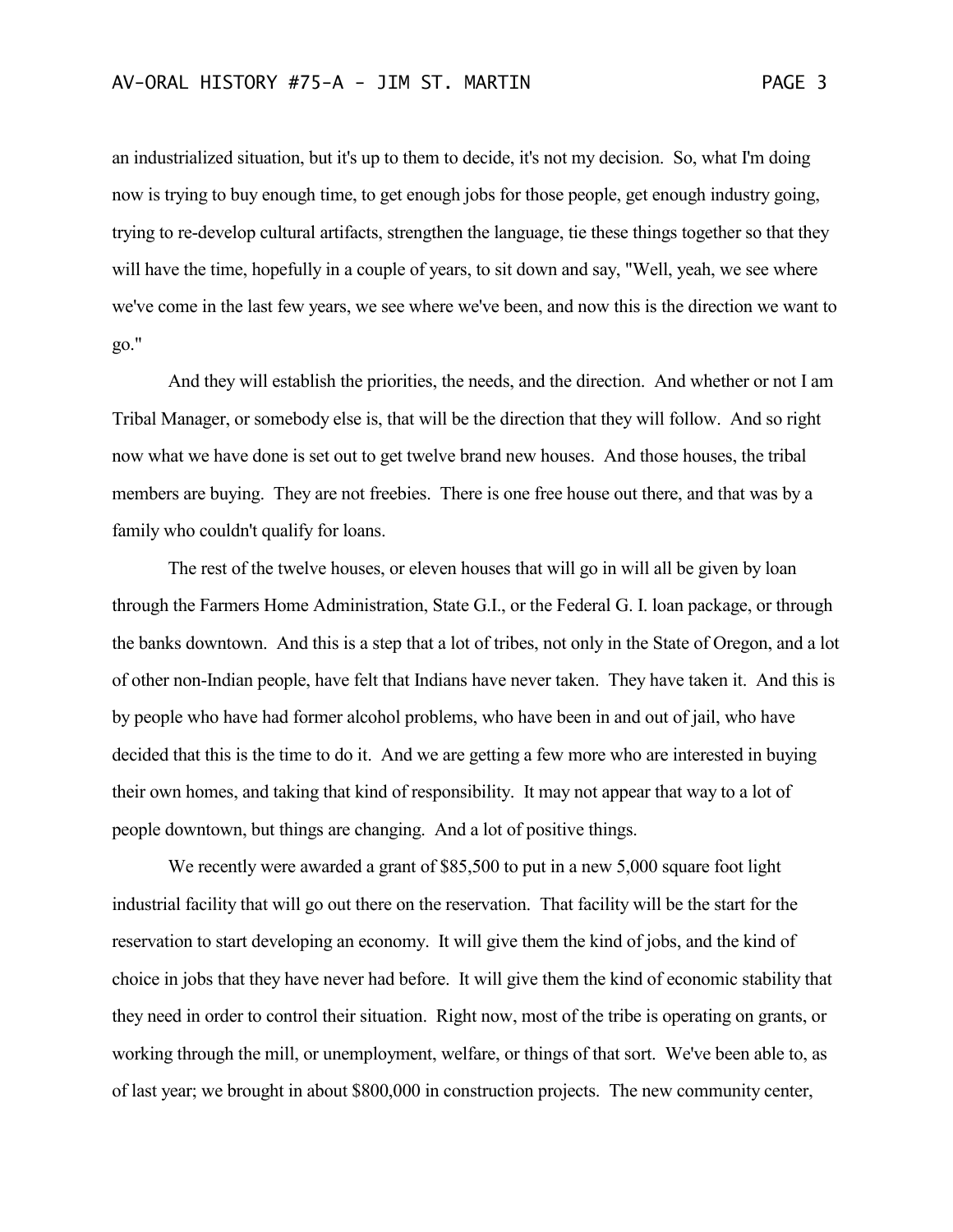which many of you have seen, it's a start. We're trying to get the facilities; we're trying to develop that little piece of land so that we'll be reaching an optimal production limit.

And the whole basis for that, I think is, there is a lot of reasons. But among many of those reasons is the fact that those people in their identification, and in their trying to maintain many of the elements of the past, they have to have that kind of structure, they can sit and wait, and take their time to look.

And they have to be able to understand what it is that they are trying to resist. They've held on here for many generations in some pretty adverse conditions.

What we want to do shortly is to be able to contribute, not only to our people, but to the people downtown. I think we have a drawing card, particularly with the federal government. I don't know how many of you really have given it a lot of thought, but something like \$800,000 has come into that tribe, and it hasn't been paid to tribal members. It has gone into construction, paying contractors. A good deal of that money ends up right here. Amos Gaines, the local contractor, built that facility out there, and he'll spend a good deal of his money downtown. We have that capability and potential of bringing the kind of dollars into the county, which will benefit you, as well as every other person in the county.

And we hope that we can get more, get this across to more and more people so that they will be able to understand, that those federal dollars are going to be made available whether we like it or not, and whether you, as a taxpayer, like it or not. They are going to go to somebody, and it might as well come to Harney County. And it will allow us, when we get economic development, we can't possibly fill all the jobs for the kinds of plans we have on the board. So, it will mean that Harney County people will be able to seek limited other types of employment elsewhere, in different kinds of jobs, in different kinds of areas.

This is part of the elements. Essentially there are three elements that we are trying to develop. One is the cultural; one is the social; and economic development. We are trying to tie all three of those elements together, so that when we get a lot of money out there, or a number of jobs,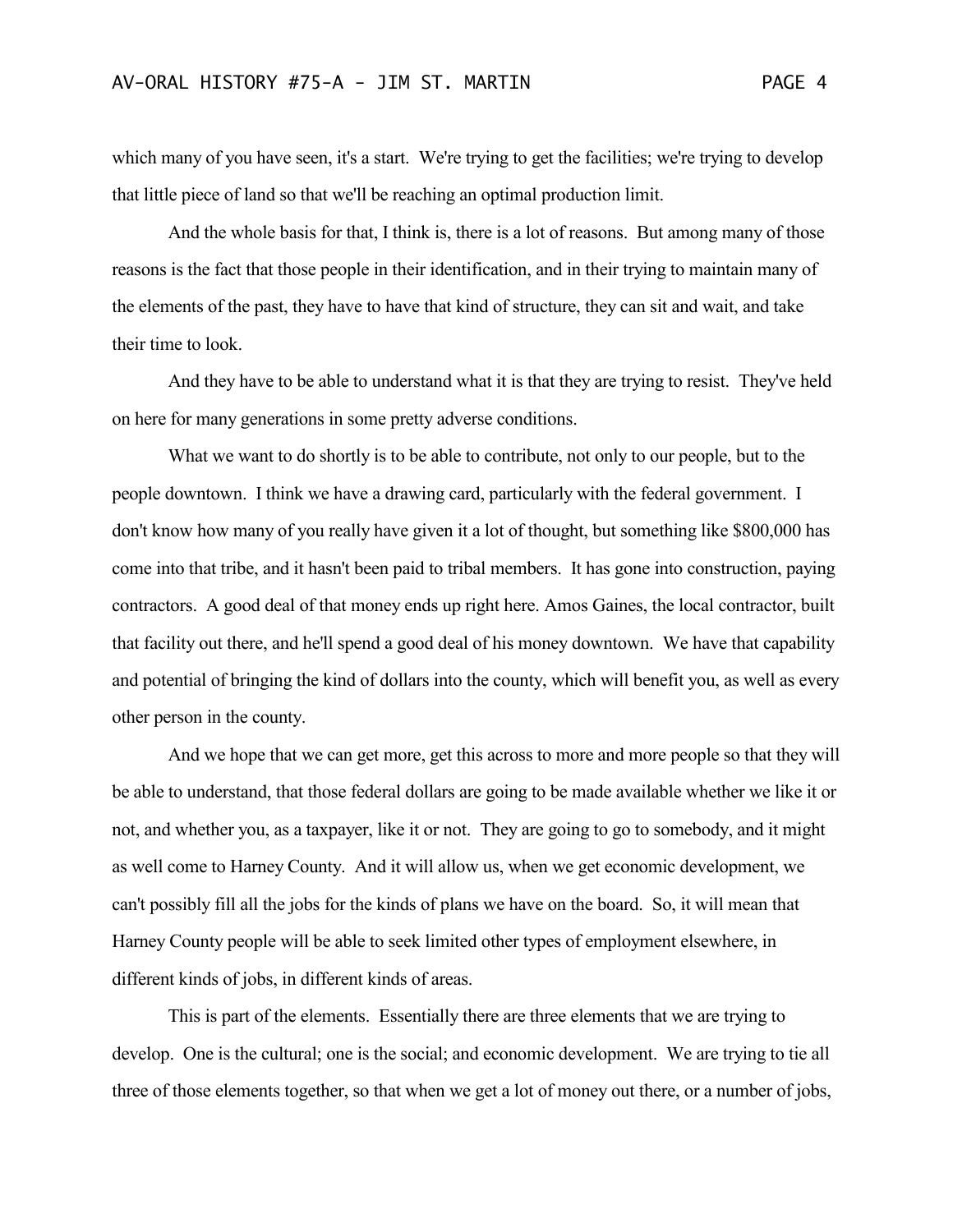the impact on people who have never had jobs that last for a period of time, that never had a steady income before, they will have backup social services that will prevent the kind of activities that occur on many other reservations.

I might also go back and add that we built the first state G. I. house in the State of Oregon on a reservation. No other reservation has been able to do that. That is primarily because we decided that we were going to do it. That we weren't going to try, but we were going to do it, and so we set out to do it.

But the cultural element right now is about all the Tribe has left. You don't see any tepees, or lodge poles, or people running around with a lot of feathers, buckskin moccasins, and all of that. It's out there, but you don't see it. The Tribe has had to give up an awful lot to survive. They've given up almost all visual aspects of their culture in order to survive. The only thing that they really have left that is still living is the language. And the language virtually embodies the past, the present, and the future. And out of that language we hope to develop elements of a culture that will provide the kind of answers that their former culture provided.

The Indian way, no matter whether it was on the plains, or here in Harney County, has always been able to provide the kind of family answers for the children, for the adults, and it has always included all elements from the very old to the very young. And when that culture broke down, they lost that ability to provide the answers for their kids, for their elders, and for the adults in the community. And so now they've got to rebuild that. We want to redevelop that language, not only for ourselves, we would like to see it incorporated in elements of the school. We would like to get people to understand exactly what that means to the Indian people. And it's not something that we just do once a year, once a month, it is something that many of those people live day in and day out. Most of those people out there think in Paiute. They don't think in English. When people start talking to them in English, they don't really understand it. And so it's going to take, well for example, what we're trying to do is trying to get some of them old people to teach me more about it, so I can start developing more and more of our presentations in Indian so that they can understand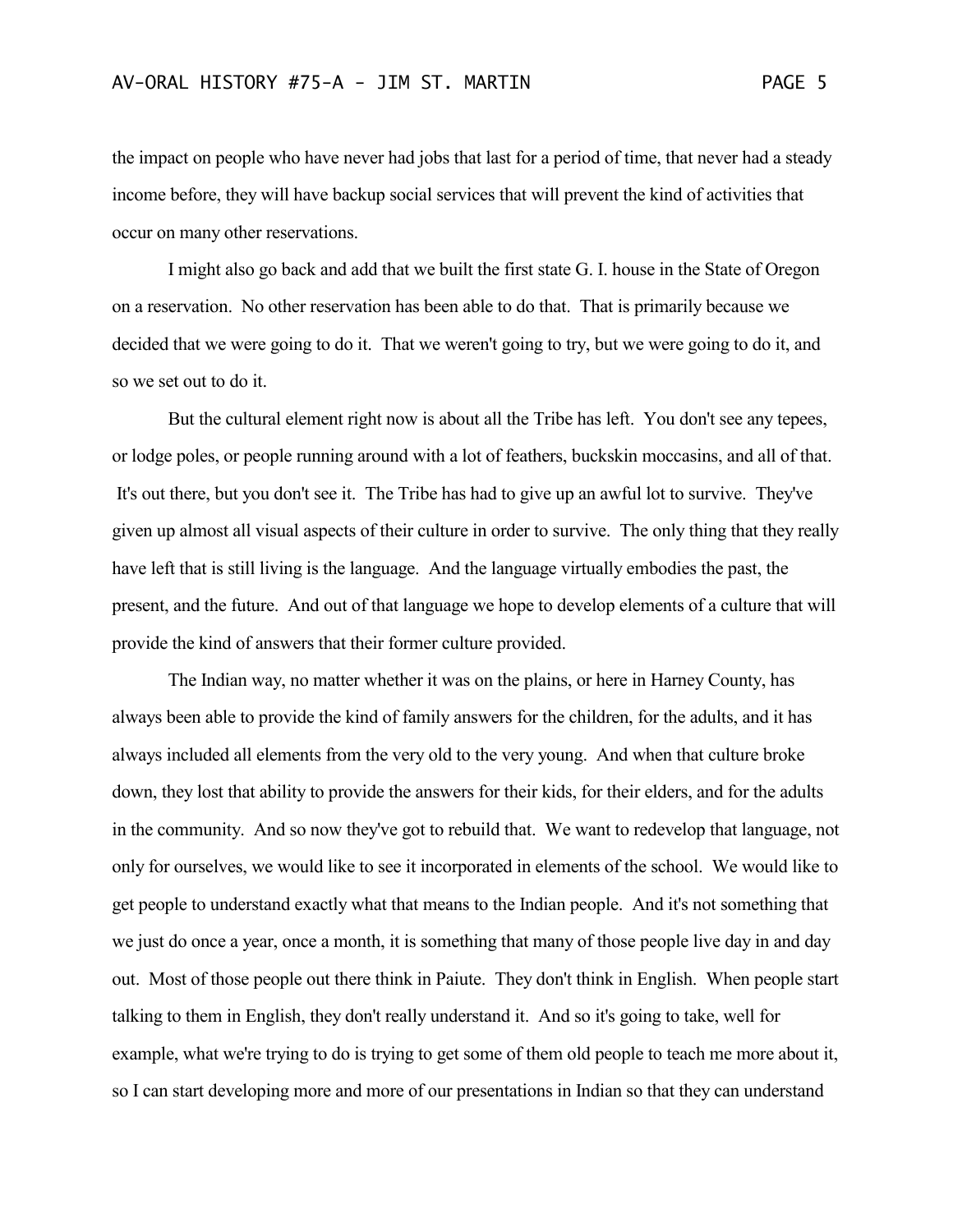where the Reservation is going, because we want to take them with us.

And what we're trying to do with that new community center, I hope that all of you will take the time, at one time or another to come out and take a look at it. It's a very small facility compared to many other reservation's facilities. Warm Springs has put up something like a 25,000 square foot building for their administrative office. Yakima just put up a 60,000 square foot building for their administrative office, and we put up a little 4,200 square foot building. But right now it meets our needs, and it is a place for those people to finally gather, to have a space where they can feel comfortable, feel among themselves, and feel free enough to present their ideas.

In that community center, what we want to do is make it live, not only in modern day aspects, having nice facilities and showers and fireplaces, but to have elements of their culture there. We want to be able to establish the kind of visual impression that makes them feel at home; that gives them strength in the past; that they know that those old ways were not all wrong. To often they've been told that their old ways were wrong. And to often they've agreed with that, saying that, well, yeah those old answers don't stand up anymore. Well, many of them do. Take a look at the family relationship. They had a very, very healthy family relationship between themselves. That's changed now, and we're trying to rebuild that. Throughout the past year we've got, we've been working to develop tribal members to come and take on jobs and we've had, we have a staff now. Most of the staff people have less than one year's training experience, or one year of experience on the job. We've got a tribal cop who's been out there for six months; we have a Johnson-Mallory counsel that has been out there for a year and a half. All of these people we have working for us are people who had problems themselves, who thought themselves failures. And now they are in positions where a lot of times it takes other people to get degrees for. But, these people know what kind of problems they have out there. They know the language and they are trying to help themselves, and they are willing to take that chance. Many of them are on very shaky ground right now, but they'll make it. And it's not because I'm a fortuneteller or anything, it's just that I refuse to believe that they can't make it.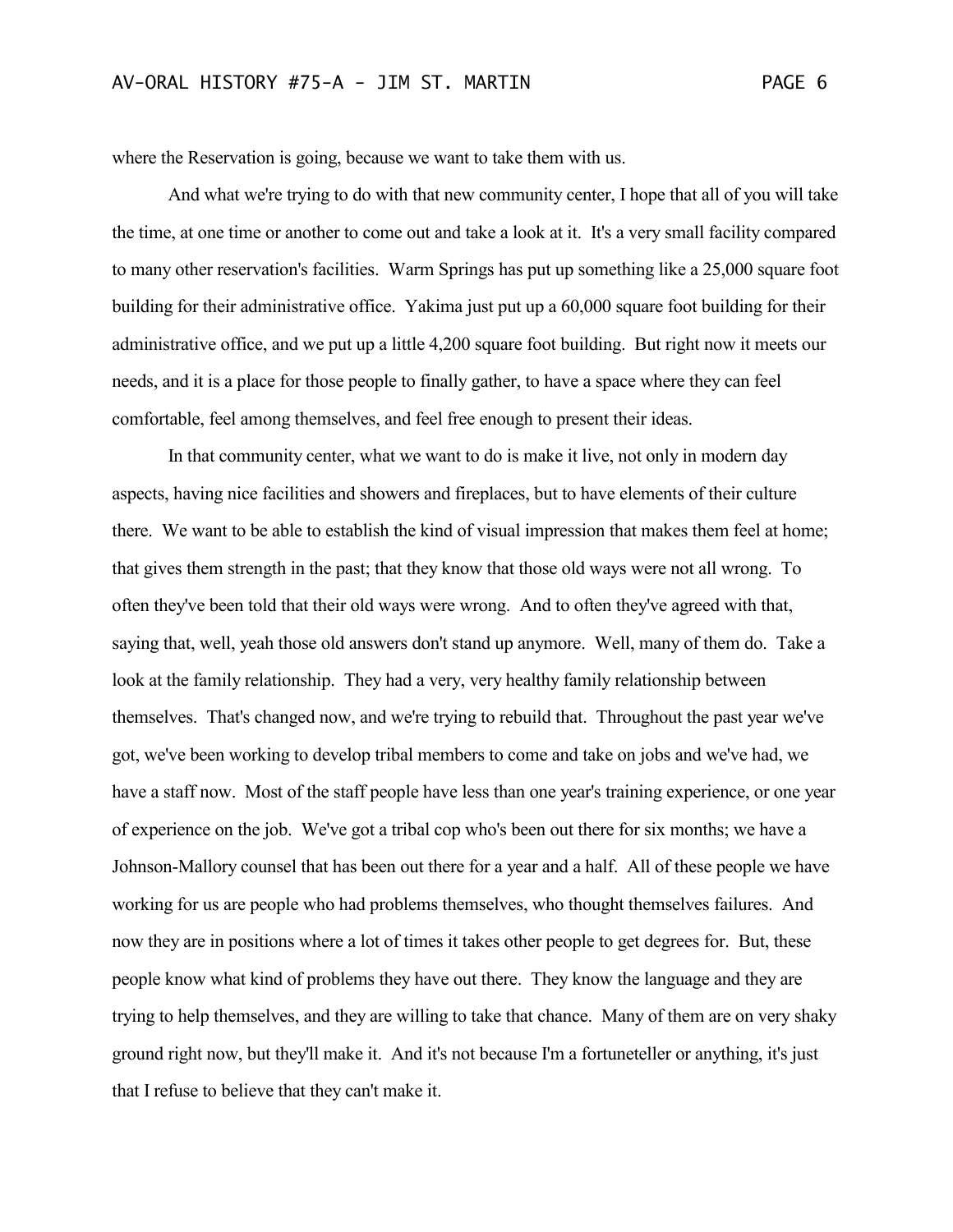And it's not bragging or anything, but I do a lot of that about the Reservation. I guess I've kind of sold myself on it. I go all over the State of Washington and Idaho, not only talking about our Reservation and our unique little situation out here, and the kind of relationship that we have now with the city, and the county, and the kind of relationship that we could have. I think it would be a very healthy relationship. I think there are an awful lot of deficiencies in the City of Burns, and the County of Harney. And there are a lot of deficiencies out on that Reservation. And there are a lot of problems that are essentially the same. But in order for us to be able to contribute to you, we have to be strong; we have to have our own backyard cleaned up. And that's something we're trying to do. A lot of people don't understand that. Say, well why can't you come down here and do everything with us. Well, we can't do that until we're strong. When we're strong we can come down and contribute.

And I know that kind of an explanation would take a number of hours to fully delineate so that you could really kind of see where we are coming from. But we are many generations behind you as citizens. In terms of the types of development, and the types of programs, and the types of economic development. But I think we are trying to tie in all of our elders and we look, our primary resource, I think most of you know that that land out there, the only thing that it will yield is about 140 acres of fairly prime agricultural land. The balance of that land is essentially worthless. We've tried to take some steps to improve that land, but some of them have failed, and some of them are only minor improvements. The bureau and other federal agencies have this kind of thing about them where they see certain projects that have gone on in other reservations that have been successful; like cattle. They are trying to get us to raise a lot of cattle out here. And anybody that has fiddled with cattle knows that 660 acres of bench land is not going to support many cattle.

We've got to do something else with that land. We've got to develop in other ways. So, our primary resource is the people. Some 160 people out here, wandering around, and many of them, you know, appear downtown and spend a lot of time, and end up harassing a lot of your citizens. Spend a lot of time in jail. Well, I can't apologize for that. I think everybody has to share the blame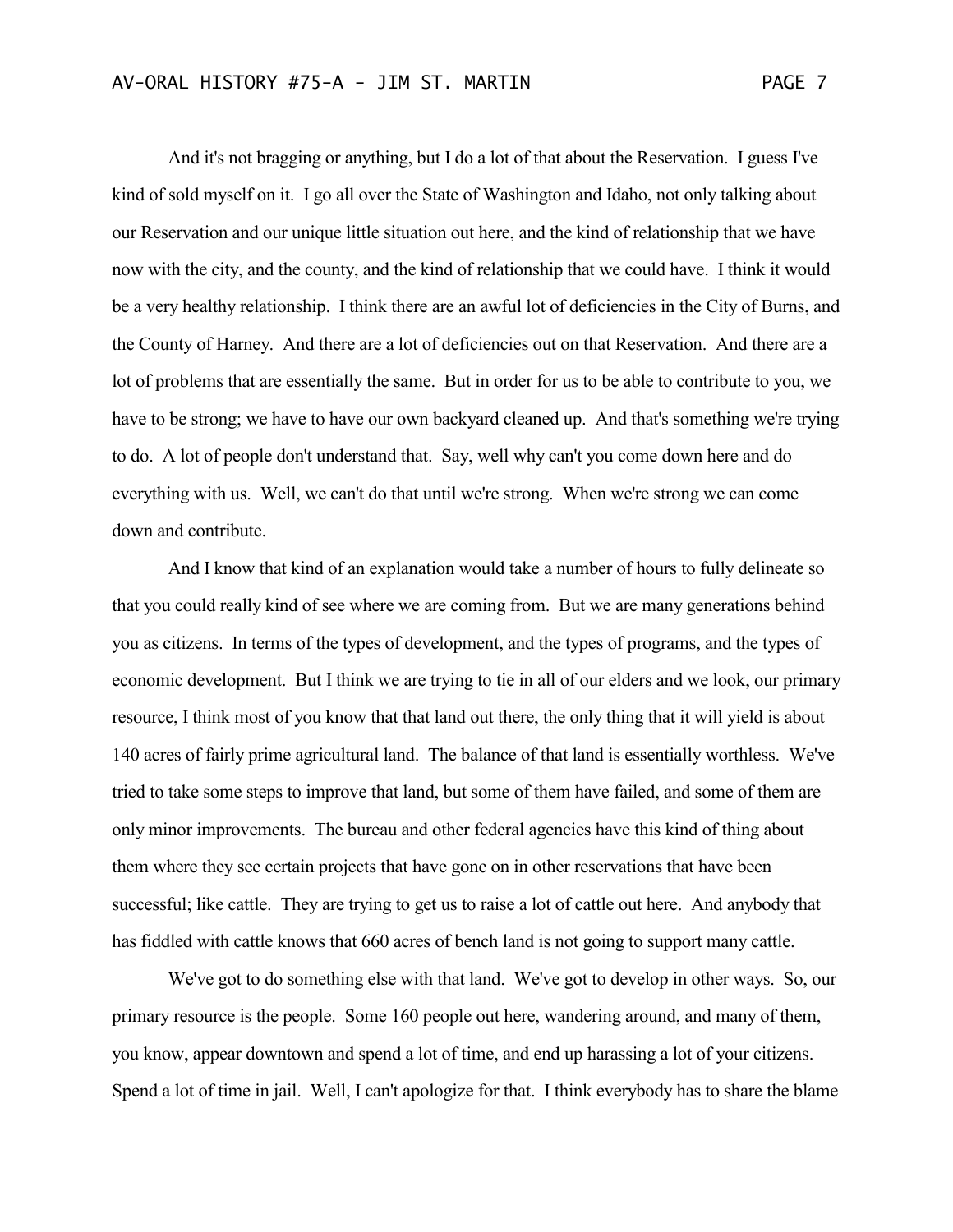in the way those people act. And I refuse to be responsible for them. But, I also feel that those people are resources. And maybe not this year, or next year, but every year we're going to be pulling, one, maybe two of those people off that street and turning them into productive citizens. That's going to take a lot of work, and probably a lot of magic by some of the people out there on the reservation to work. Spend hours and hours counseling with them. Spend hours and hours of time giving them second, third, fourth, or fiftieth chances. So that they'll finally take and feel that they are contributing to each other.

We're going to be running an awful lot of projects that will be drawing in an awful lot of money, one way or another. And unfortunately, most of that money just doesn't come into our banks or into our pockets, and sit out there. We don't have piles of hundred dollar bills; we're generally broke all the time. But we're slowly beginning to be able to attract the kind of money, we're getting the kind of management capabilities to be able to manage \$100,000 or \$400,000 or \$500,000, or a million dollars worth of projects.

This is something that the tribe has never been able to do before. To be able to manage that kind of money, to be able to handle it. And we're also, not only looking at that, we're looking at things like this as prime examples of what that Tribe can do, what the past means to them. And we're still getting our children raised in these little things. (Shows a cradleboard) My son was raised in one of these. And it's not a matter of, I guess decoration, or it's not just a holiday, it's a way of life. And I think, you know for us, we believe in these ways, they're different, but we believe in them. And we think they work, and I know they work.

And so with the kind of arts and crafts ability, the kinds of things we have there already in our resources, people, we'll be able to change an awful lot, but we need an awful lot of help. And unfortunately, or fortunately, one way or the other, we don't have the money to pay for a lot of that help. And basically what I'm asking you to consider is that most of those artifacts are not located on that little reservation.

Most of you, or some of you are aware of the old Malheur Reservation, and a lot of the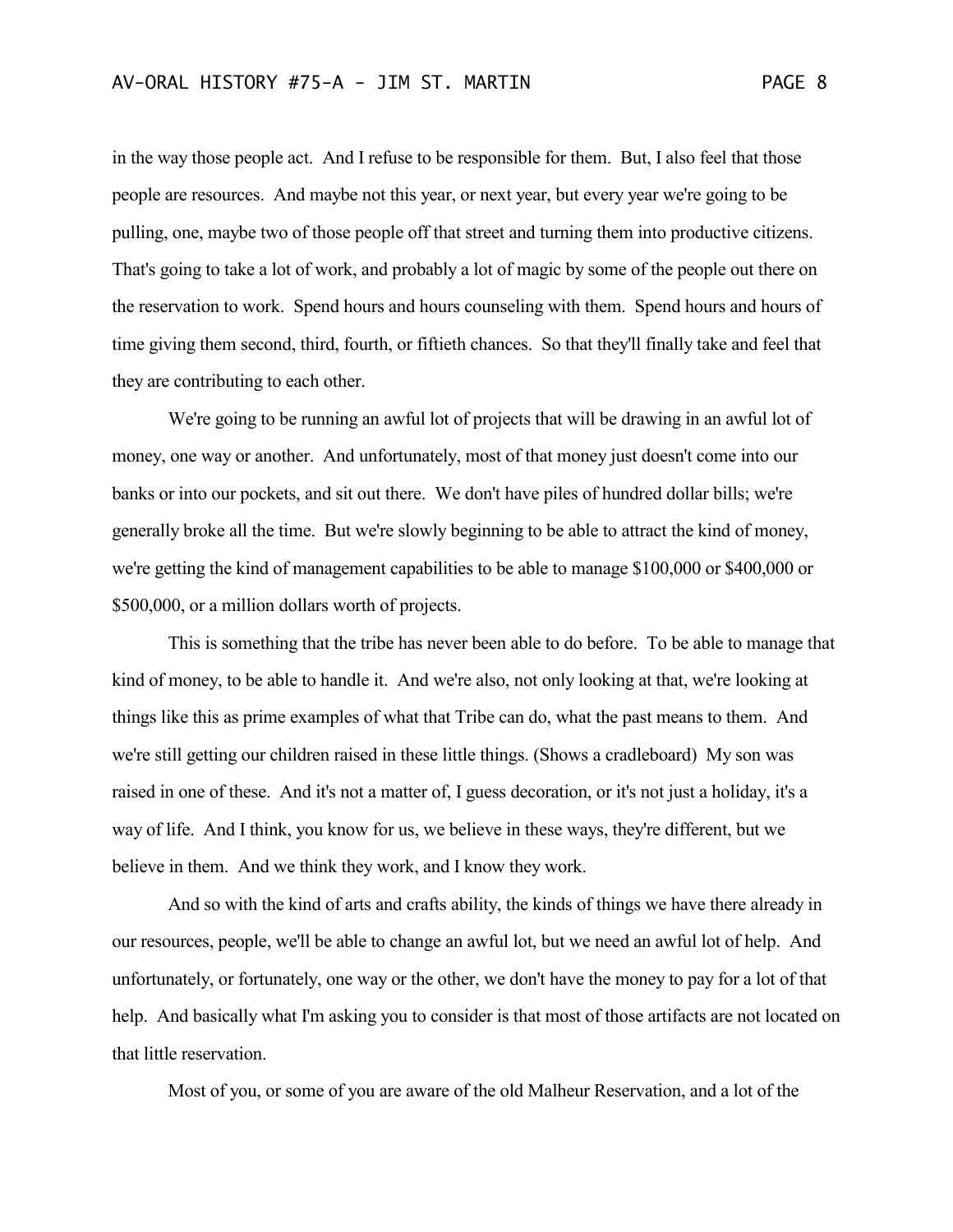artifacts exist out there where we haven't had the opportunity to go. Many of them are on private land, federal land, state land, and we don't have that kind of access to them. And those that have already been picked up, we're asking that some of those be returned so that we can start developing, so that we can put together a kind of a display that works for us, because possibly for you they are very important artifacts. They are something to look back on, they have historical significance. Well, with us, that has future significance.

With us, it helps those people redefine their past so they can define their present, so they can define their future. And I think to them it is extremely important. They are just now beginning to discover that yeah, we can do it. They're beginning to find out, that because they've personally had a rough history doesn't mean they can't change. I have brought some photographs, and I notice we all have food in front of us, and maybe you want to kind of quickly thumb through them. But we hope that you will take some of these old photographs, that are twenty-five and thirty years old, and take them over to a photo shop and have negatives made of them so these people and their children can see the kind of history that they've been through, the kind of changes that they've been forced to make. You see here a little tepee with the Indian, with the Indian headdress on.

ILDA MAY HAYES: That's Captain Louie.

JIM: All the authentic photographs, all the authentic lifestyles are not this way. This was something that was brought over by somebody else in a wagon train, you saw them on the plains, this isn't Paiute. But this is a part of our past, a part of changes that we have gone through. And we would like for people who have artifacts who are interested in seeing a kind of, not only a kind of collection, but something that will be utilized in terms of giving a people a perspective, to contribute something, or some of the things that you've gathered, or you know that is available. We're not interested in going out and digging up gravesites. We're not interested in going out and identifying other Indian archaeological sites. This piece of legislation that was mentioned (earlier on the program) --- I belong to the Oregon Commission on Indian Services, and the two pieces of legislation, or the three pieces of legislation were presented to us. I felt that the board is not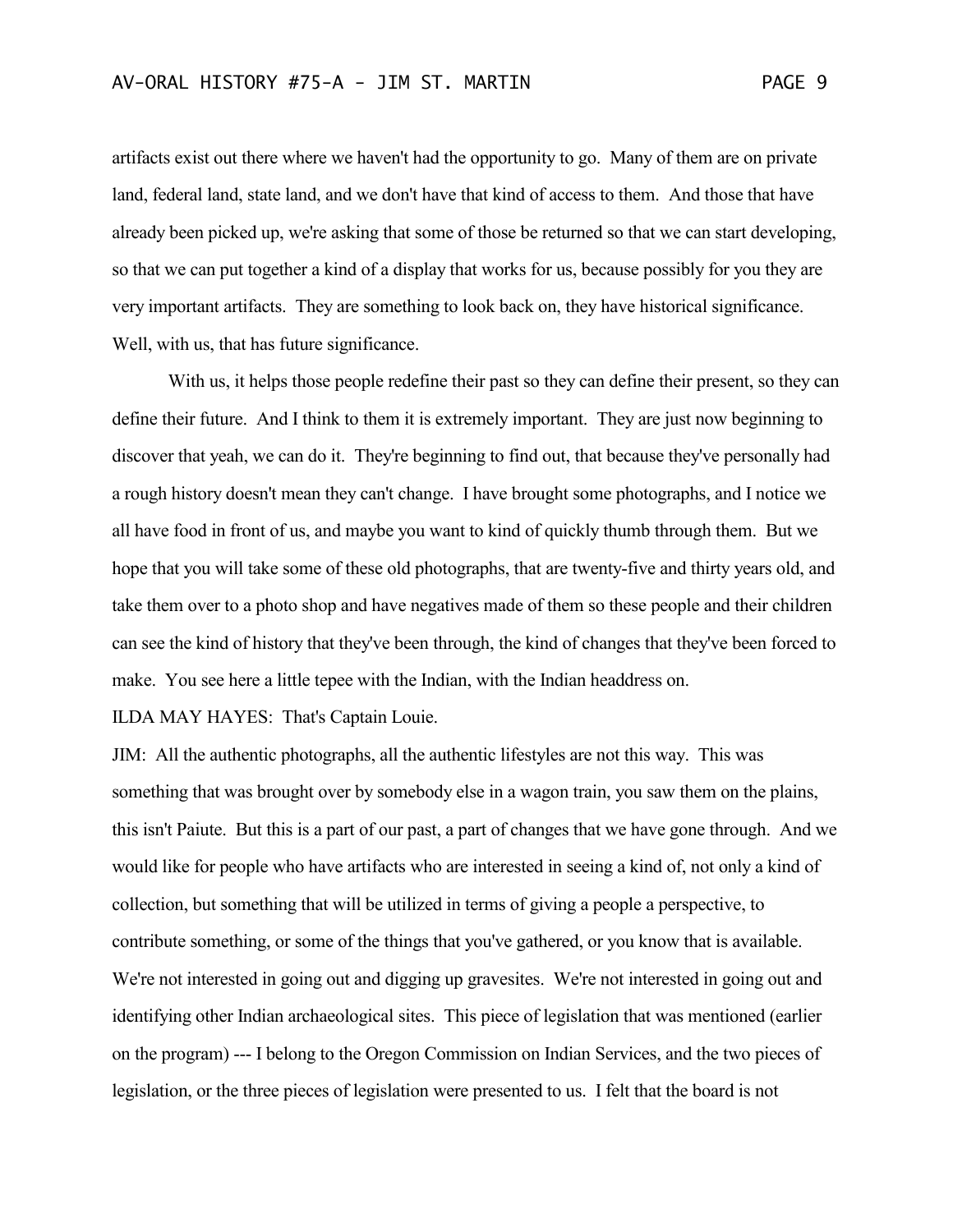representative of Indian people, because those artifacts are us, that's our life. And I know how you'd feel if somebody, a bunch of Indians went out here to a cemetery and started digging it up to haul off archaeological sites, or your grandparents, your grandmother, and taking it out to the reservation, studying those bones and then putting some of them in the museum. Sometimes some of our Indian people's skulls have been used as ashtrays. And then document all that information, putting it in vaults, and locking it up. Because that's what happens to most of the scientific studies that were done on Indian people. Indian people don't have access to that. Those archaeological studies end up in some anthropologist's library, who uses it to teach other anthropologists. He never returns any of that information.

And I think for us to deal with archaeological sites, I think that most of us would prefer to just leave them alone. We're not interested in going out there and having something that is ten thousand years old that would come from a gravesite. What we want to do is not only study it, but have materials there that we can turn around and make a reciprocal process, and return a lot of that stuff to the schools so your kids can see it. Possibly with a different slant on the presentation.

But I think our slant is essentially a positive one. It might be different than an anthropologist might take. Because what we intend to do is make kind of a living statement out of it. And there is not intent of building a big vault out there and locking that stuff up. We want to have people see it. Not only see it and appreciate it, but see it and relate it to how these people are living. So that you can understand, hopefully, how and why these people are the way they are. I've spent a lot of time knocking around. A lot of people come up with a lot of simple answers. Well, you know what those Indians ought to do, they ought to go out and do this. And then that would take care of the problem. All of you know that life isn't that simple. There are always reasons why things happen. Maybe we can have that time to give you those reasons, or at least our reasons, for why they've lived this way.

I gave one of them to you today, and that's the land. No matter how much, or how small, they could have one acre out there, that would still be their tie to the land. So I don't really know